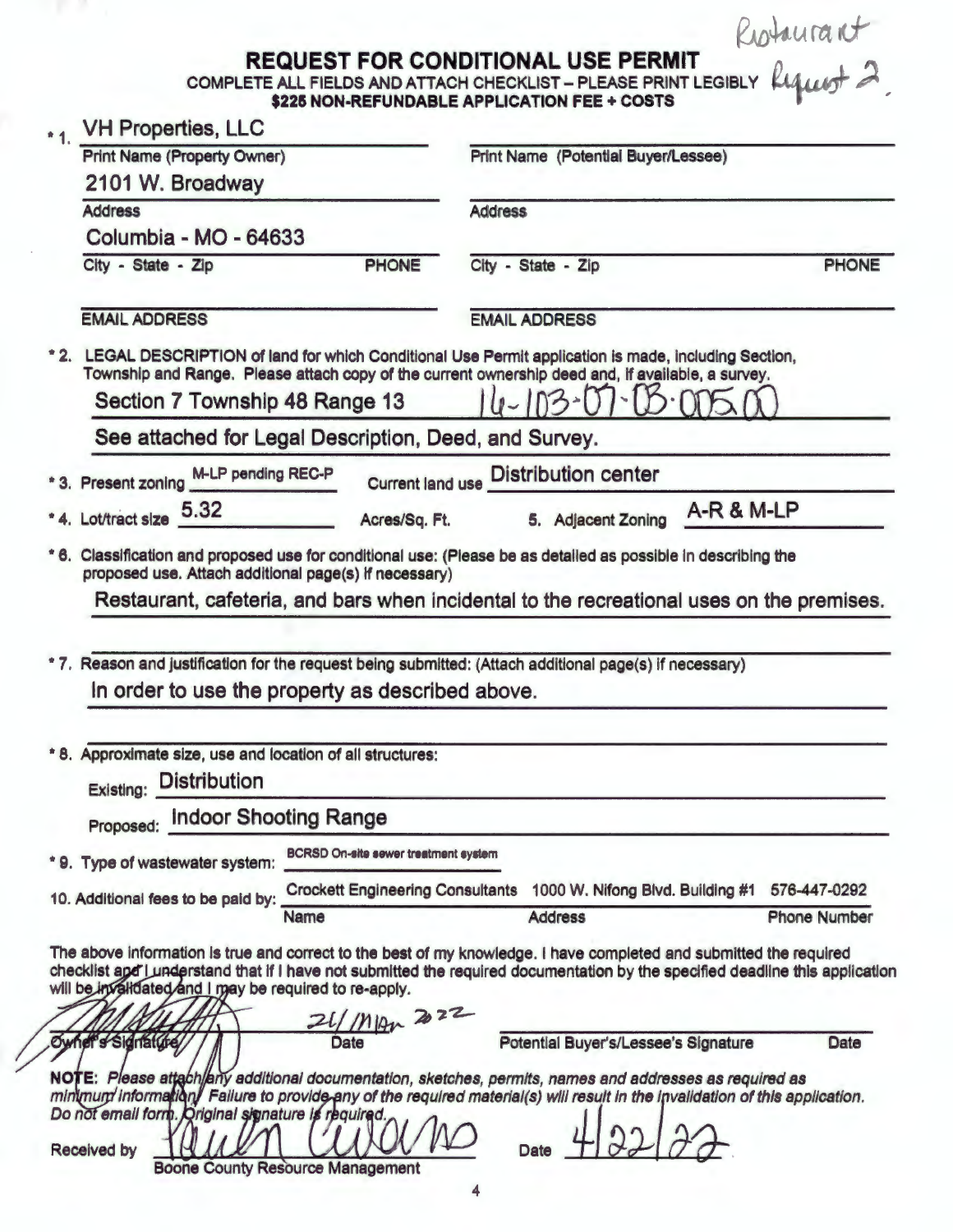

**1000 West Nifong Blvd., Bldg. 1 Columbia, Missouri 65203 (573) 447-0292** 

March 28, 2022

Thad Yonke Boone County Resource Management 801 E. Walnut Columbia, MO 65201

Re: Midway USA Campus Conditional Use Permit

Mr. Yonke:

With this letter and supplemental documents, please find the submittal of the Conditional Use permit applications for Midway USA Campus.

There are 3 conditional use permits being requested for the REC-P zoning, the following 3 conditional uses are as followed:

- 1. Indoor pistol and rifle range.
- 2. Restaurant, cafeteria, and bars when incidental to the recreational uses on the premises.
- 3. Incidental retail sales and services accessory to the main use.

Please feel free to call if you have any questions.

Sincerely,

Crockett Engineering Consultants, LLC

Tim Centil

Tim Crockett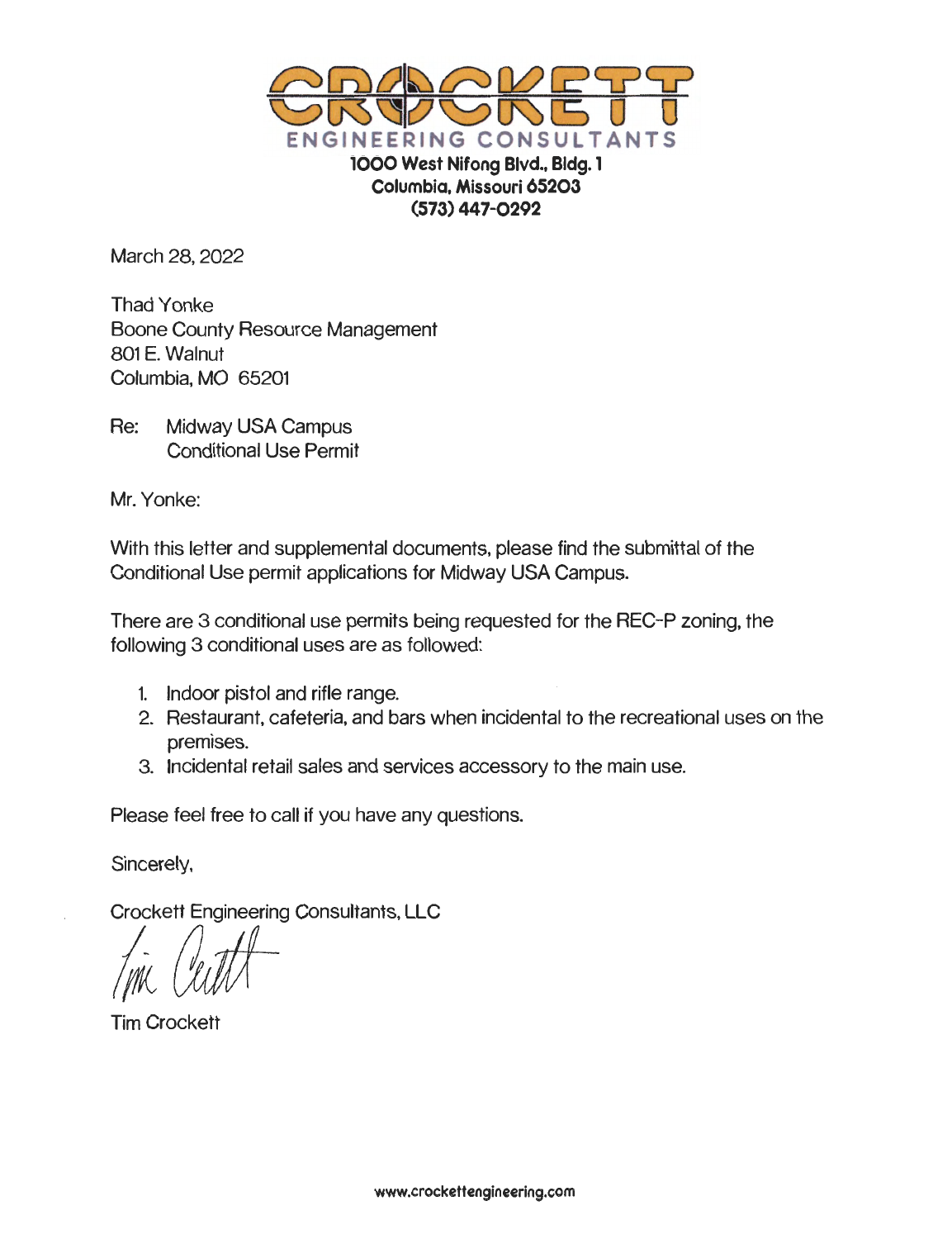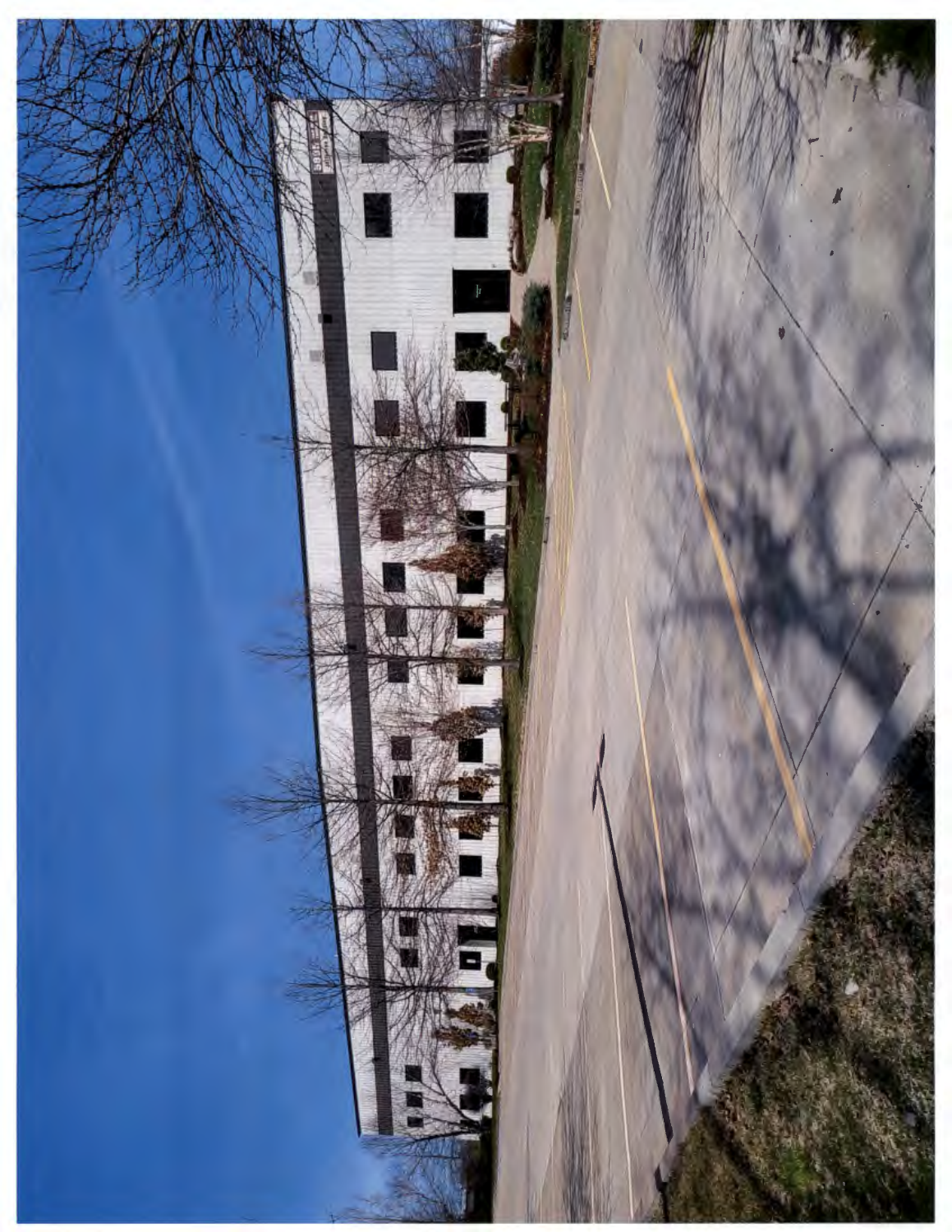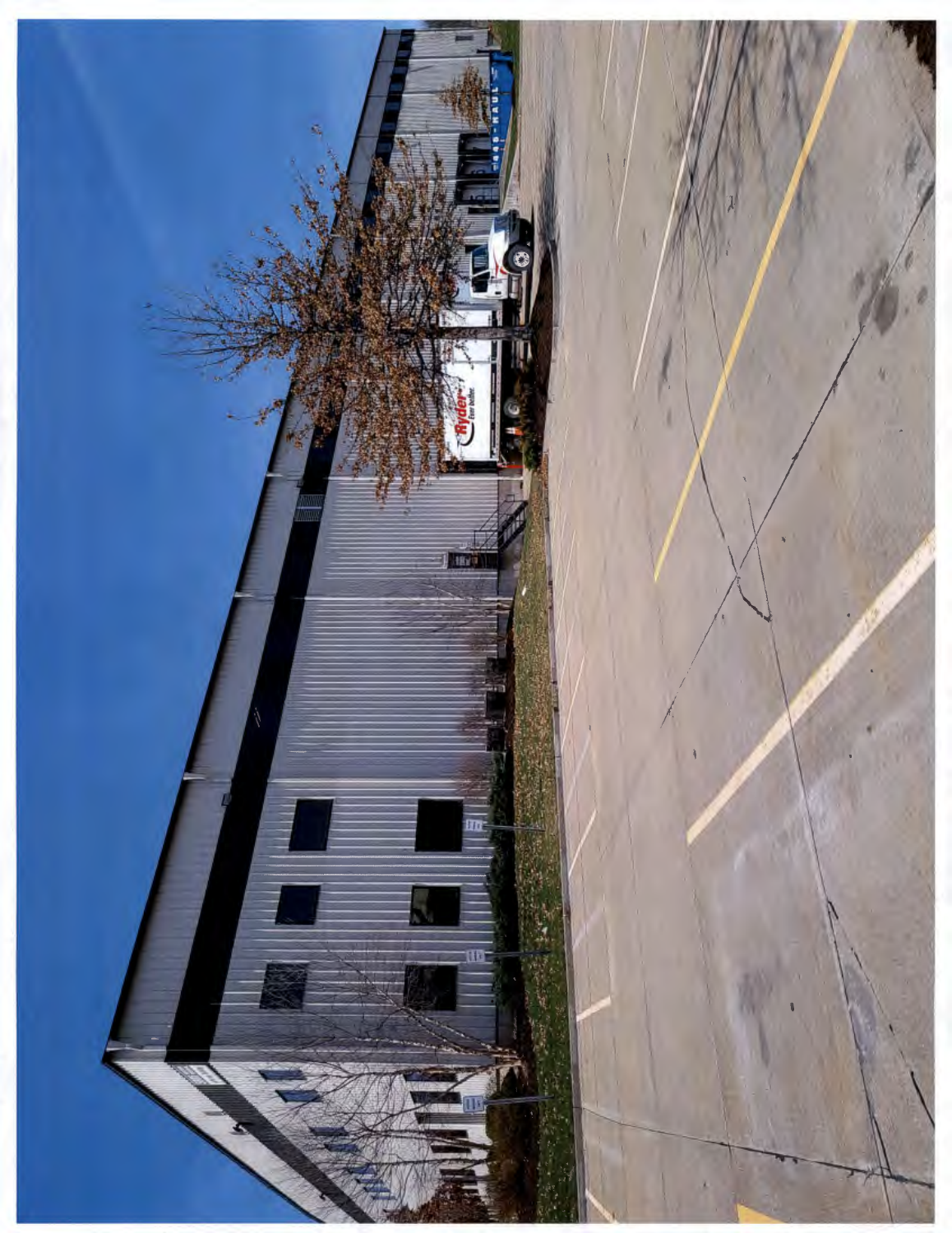